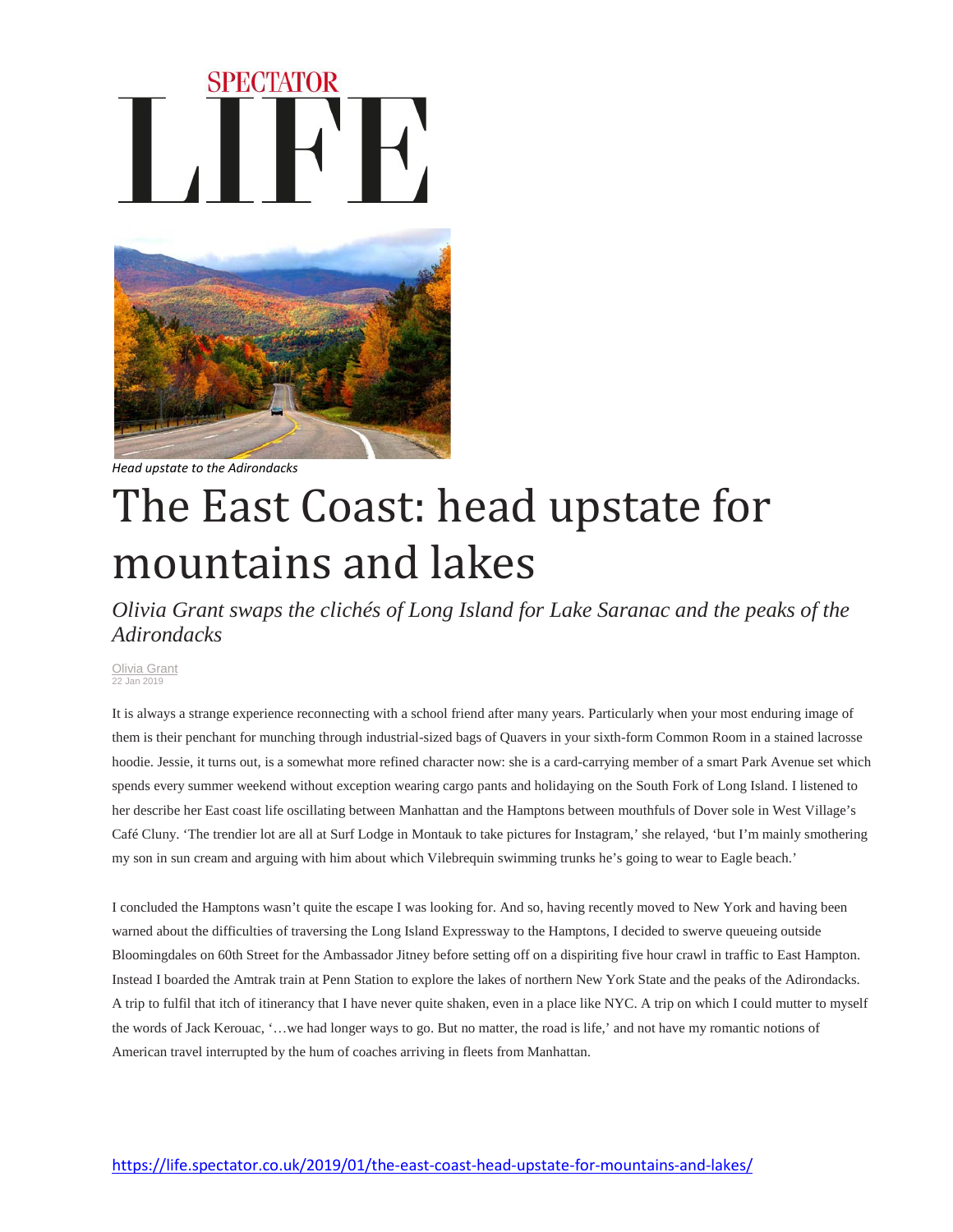

*Head upstate to the Adirondack mountains*

The concierge of 'The Point,' the eleven room, 75-acre luxury resort, booked me a car transfer from Westport station to their secluded location nestled on the stunning shoreline of Upper Lake Saranac where I was to stay for two nights.  Despite this journey being of comparable length to traversing Long Island it definitely had a discernible sense of adventure to it. Arriving at dusk, the drive traces the edges of Saranac's remarkably silent waters whose sparkling greyness possesses a solemnity only highlighted by the wavering tremolo call of the male loons who glide across its expanse.



'The Point' itself, originally built as a private retreat and traditional Adirondack 'Great Camp' for William Avery Rockefeller and his family in the 1930s, is immediately striking for the rustic glamour of its original log cabins and boathouse complete with mahoganypanelled Hacker Crafts bobbing within.  If the faces of the staff registered the slightest surprise at me arriving solo it was only momentary and I was soon escorted with my incongruous city-slicker wheelie bag to my own beautiful lake-facing log cabin complete with its own hearth, huge double bed piled high with chintz duvets, a perfectly appointed marble and tile bathroom and traditional Adirondack arts and crafts antiques.  The city girl in me initially baulked at the lack of mobile reception in my cabin but there wasn't much time to contemplate being technologically stranded as an invite was soon hand-delivered to my door for a black-tie nine course seated dinner at the Main Lodge preceded by champagne and hors d'oeuvres on one of their beautifully maintained boats.